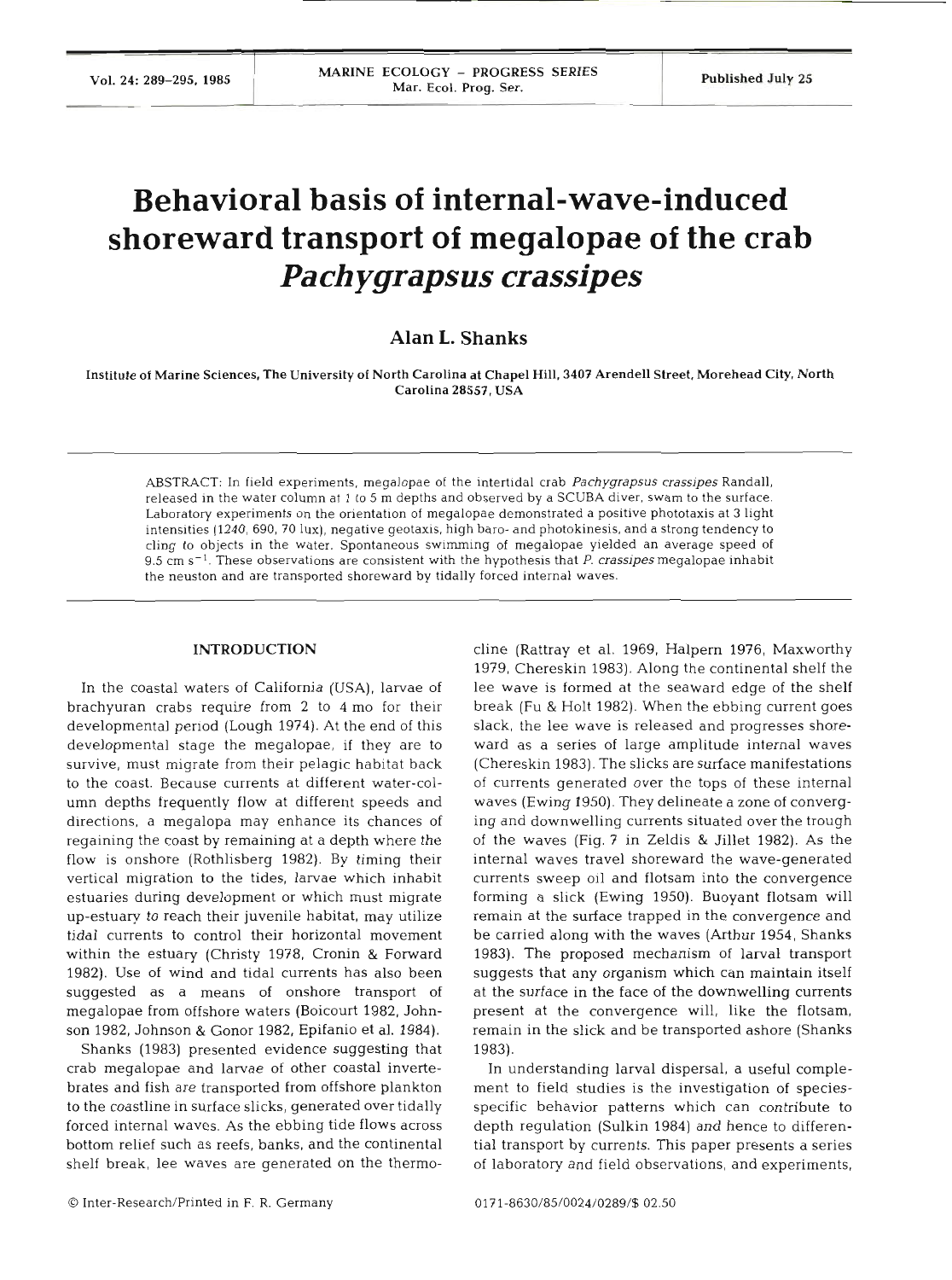investigating the behavior patterns of the megalopae of *Pachygrapsus crassipes* Randall, an organism which is transported by internal waves (Shanks 1983).

#### **METHODS**

**<sup>A</sup>**supply of *Pachygrapsus crassipes* megalopae was caught using traps consisting of bundles of hemp rope hung from the pier at Scripps Institution of Oceanography (Shanks 1983). Megalopae were removed from the trap daily and used in experiments within 6 h of capture. Seawater at room temperature was used in both holding tanks and laboratory experiments.

To determine the preferred position of megalopae in the water column, field release experiments were conducted on **4** dates: March 1, 8, and 15, 1981, and June 3, 1982. About 20 freshly caught *Pachygrapsus crassipes* megalopae were placed together in each of three 50 m1 syringes and immediately transported by a SCUBA diver to the release site in water about 10 m deep and about 150 m from shore. Megalopae were released individually at depths between 1 and 5 m and the direction in which they swam was observed by the diver from distances of 1 to **2** m.

Laboratory experiments investigated light and gravity as potential orientation cues, and increased hydrostatic pressure as a kinesis stimulus. Phototaxis was tested at 3 light intensities (1240, 690, and 70 lux, measured with the experimental chamber in a vertical orientation, filled with seawater, and the end plate removed) with the test specimens held in a horizontally oriented cylinder. A cool white fluorescent lamp provided illumination and sets of neutral density filters placed in front of this lamp were used to create the different light intensities. Ten megalopae sealed into the seawater-filled lucite cylinder (7 cm dia  $\times$  60 cm long) were dark-adapted for 5 min prior to each experimental series. Before each observation the cylinder was rotated **4** times in the dark, end over end (about  $2 s$  rev<sup>-1</sup>), to dislodge megalopae clinging to the cylinder walls, and to generate a more or less uniform initial larval distribution. Experimental stimuli were then applied, and after 1 min, individuals in each quarter of the cylinder were counted. Preliminary observations indicated that the response of the megalopae to the illumination occurred in much less than 1 min. Fifteen replicate experiments using 10 fresh megalopae were run for each illumination level. The control consisted of the response of the megalopae in total darkness. Four controls following the protocol outlined above were run interspersed between experimental runs. Counts on controls were made by sighting down the chamber toward a dim white light (70 lux) positioned at one end of the tube. Only 5 to 10 s of illumination

was required for the counts. The control was repeated if during the counts megalopae were observed to move into a new quarter section of the cylinder (1 repeat/5 attempts).

Next, experiments were conducted to test the effects of light, gravity, and hydrostatic pressure in various combinations on the distribution of megalopae in a vertical tube. The first experiment examined the combined effects of all **3** variables; increasing hydrostatic pressure, 0.0 to 1.2 atm above ambient, was applied to a vertically oriented chamber with overhead illumination of 690 lux. The second experiment tested the combined effects of gravity and increased pressure on orientation. In this experiment, a pressure increase from 0.0 to 1.2 atm above ambient was administered to individuals in a vertical cylinder in the dark. Counts were made following the procedure described above for the horizontal-chamber controls. The third experiment tested the relative importance of gravity *versus*  light as orientation cues for the response to a pressure increase. The vertical cylinder was illuminated (690 lux) from below, and hydrostatic pressure was increased sequentially. Experimental protocol for these experiments was similar to that used in the phototaxis experiments: 10 megalopae were placed in a seawater-filled cylinder, dark-adapted for 5 min, the cylinder was rotated in the dark, the rotation stopped with the cylinder vertical, the experimental stimuli were applied, and after 1 min the megalopae in each quarter section of the cylinder were counted. Five replicate experiments using 10 fresh megalopae were run for each pattern of illumination.

To test for thigmo-kinesis (Fraenkel & Gunn 1961) the response of groups of *Pachygrapsus crassipes*  megalopae held in a seawater-filled bowl to a bundle of eelgrass *Phyllospadix* spp. suspended in the center of the bowl was observed for 10 min periods. The bowl (20 cm dia  $\times$  8 cm deep) was illuminated from above by fluorescent light. At the end of the experiment, the total number of megalopae on the eelgrass was recorded. Seven separate groups of 20 individuals were observed. Low thigmo-kinesis (little movement when in contact with an object; Fraenkel & Gunn 1961) was arbitrarily defined as greater than 50 % of the megalopae clinging to the eelgrass at the end of the experiment.

Two different techniques were employed to estimate the swimming speed of *Pachygrapsus crassipes*  megalopae. The first method made use of the positive phototaxis exhibited by the megalopae. Megalopae were released at one end of a long horizontal lucite tube (5 cm dia  $\times$  184 cm long), and the time they required to swim the length of this tube toward a light positioned at the opposite end was measured with a stop watch. The large size of *P. crassipes* megalopae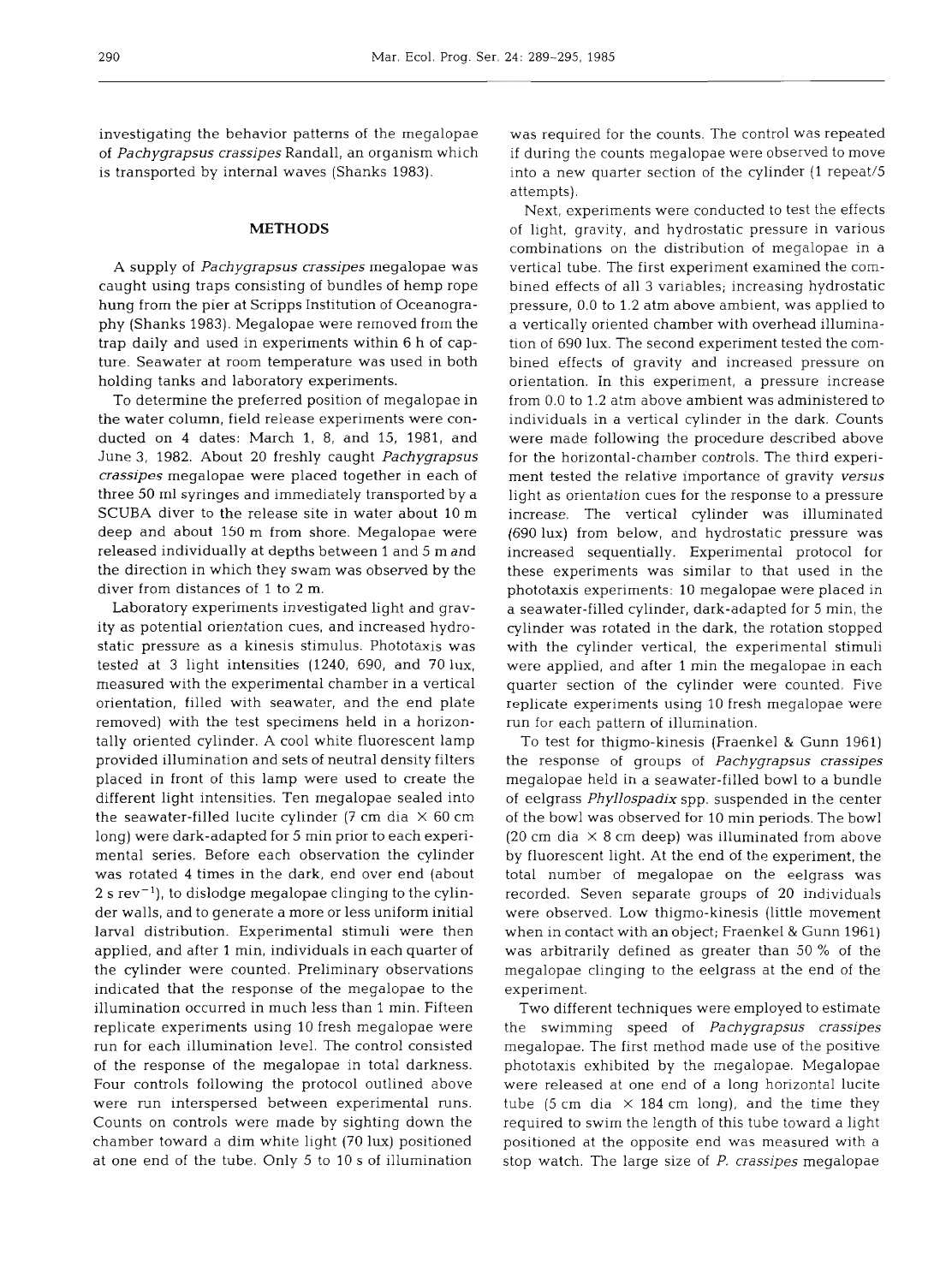(9 mm length) made this a simple operation. For the second technique, observations were made of spontaneous swimming activity. The experiments were designed so as to remove the possible effects of high photokinesis and, because the larvae were allowed to swim greater distances (at least 4.4 m), it was hoped that the measurements would represent an estimate of the sustainable cruising speed of the megalopae. When a number of megalopae were placed in a bucket of sea water with illumination from directly above, it was observed that there were always a few megalopae spontaneously swimming laps about the perimeter of the bucket (88 cm cir). The lap speed (s  $\text{lap}^{-1}$ ) of selected, active individuals which swam at least 5 laps was record

### **RESULTS**

Of the megalopae released in the sea 51 were successfully observed and followed by the diver. All tumbled about for several seconds until they became oriented and then swam rapidly to the surface where they swam horizontally, maintaining a depth of less than 1

Experiments in the horizontal chamber indicated that *Pachygrapsus crassipes* are positively phototactic (Table 1). At all **3** light intensities, more than 80 % of the megalopae were in the quarter of the tube nearest the light. These distributions were significantly different from the controls (Chi-squared  $>62$  in all cases, P < 0.005). Most of the megalopae responded immediately to illumination by swimming rapidly toward the light until they actually bumped against the end plate of the chamber. During these and the following experiments at times a megalopa would wedge itself into the orifice connecting the chamber to the pressure reg-

Table 1. *Pachygrapsus crassipes.* Percentage (mean, *SE)* of megalopae in each quarter section of a horizontal chamber down which light was directed from Section 1. For the 'no light' (control) experiments  $n = 4$ ; for the 'low' (70 lux), 'medium' (690 lux), and 'high' (1240 lux) light experiments  $n=$ 

| Condition    | Section |       |       |       |  |  |
|--------------|---------|-------|-------|-------|--|--|
|              | 1       | 2     | 3     | 4     |  |  |
| No light     | 28.7    | 10.8  | 37.0  | 23.8  |  |  |
| (control)    | (4.3)   | (4.2) | (8.5) | (4.7) |  |  |
| Low light    | 81.4    | 5.8   | 3.2   | 8.9   |  |  |
|              | (2.2)   | (1.7) | (1.6) | (1.8) |  |  |
| Medium light | 83.8    | 3.3   | 4.2   | 8.7   |  |  |
|              | (2.7)   | (1.6) | (1.5) | (2.4) |  |  |
| High light   | 83.7    | 1.7   | 2.5   | 12.1  |  |  |
|              | (3.4)   | (1.2) | (1.1) | (3.2) |  |  |

ulator and not respond to any stimuli. This was a minor source of error in all experiments using this apparatus.

Experiments in the vertical chamber demonstrated that the megalopae are positively phototactic, negatively geotactic, and display both high baro- and photokinesis (Fig. l). Results of these experiments were analyzed using a 2-way analysis of variance on the arcsin transformed data (Sokal & Rohlf 1969). Effects of both pressure and lighting regime were significant (Table **2).** In all lighting regimes, with increasing pressure a greater percentage of the megalopae were present at the top of the cylinder (Fig. 1): a behavior indicative of high barokinesis (i.e. more rapid swimming following a pressure increase). At all pressures tested the greatest percentages of the megalopae were at the top of the chamber when illumination was from above. Larvae were next n responsive, again at all pressures, when illumination was from below. The smallest percentage of

OF THE TUBE 100 90 80 R PERCENTAGE OF MEGALOPAE IN TOP QUARTER 70 60 50 40 30 20  $\overline{0}$  $0.0$  $0.1$  $0.3$  $0.6$  $0.9$  $1.2$ **PRESSURE, ATM ABOVE AMBIENT** 

Fig. 1. *Pachygrapsus crassipes.* Results of vertical cylinder experiments: percentage (mean  $\pm$  SE) of megalopae in the top quarter of the chamber at 6 different pressures, 0.0. 0.1, 0.3, 0.6, 0.9, and 1.2 atm above ambient, and 3 lighting regimes: (A) medium light (690 lux) from above; (B) medium light from below; (C) no light. Each point represents the results of *5* experiments with 10 megalopae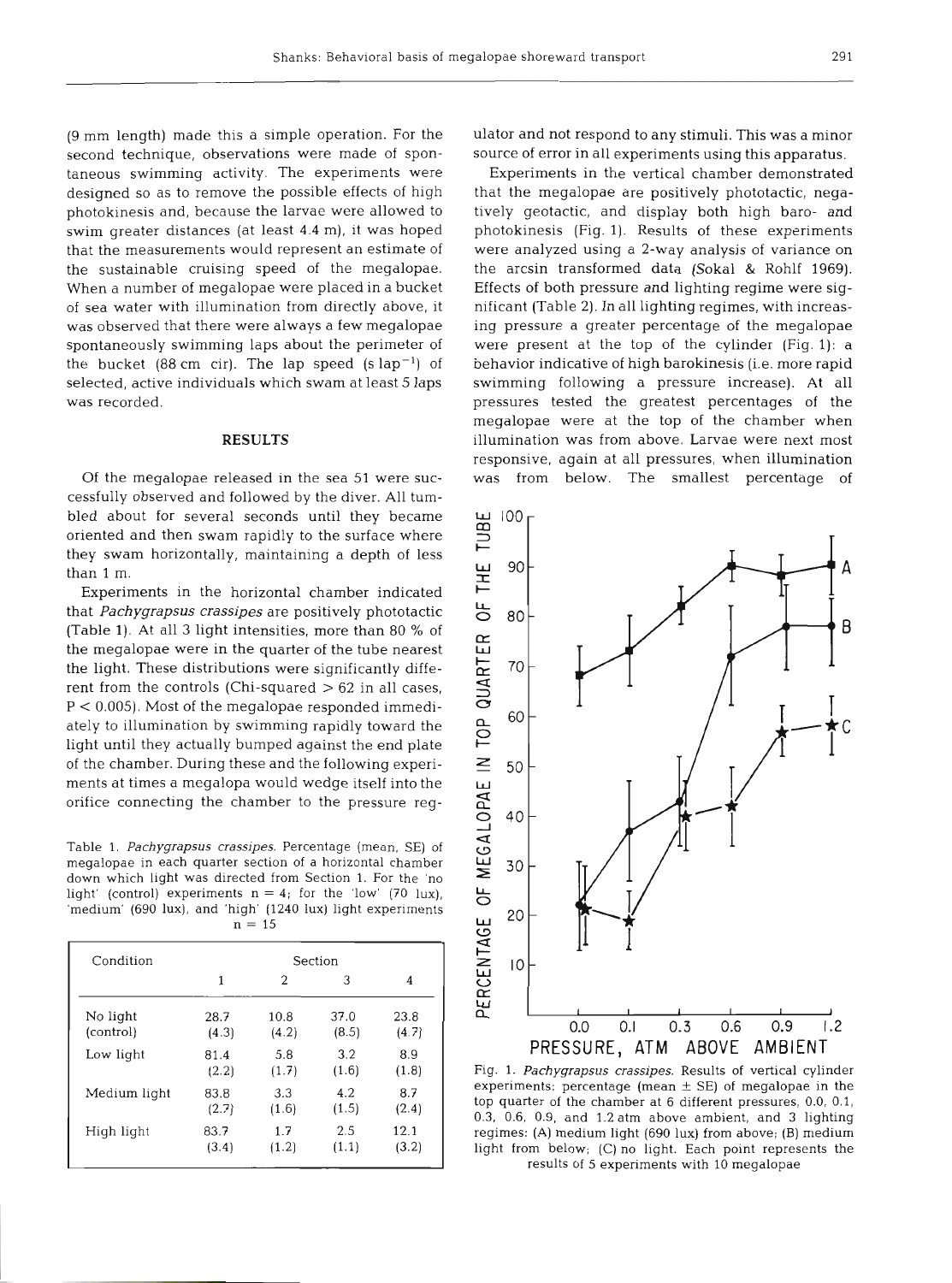Table *2.* Results of a 2-way analysis of variance applied to the arcsin-transformed data from the vertical cylinder experiment (Fig. 1)

| Source of variation            | df | SS     | MS    | F     | Signifi-<br>cance |
|--------------------------------|----|--------|-------|-------|-------------------|
| Pressure                       | 5  | 10.827 | 2.165 | 13.20 | P < 0.001         |
| Light regime                   | 2  | 12.919 | 6,460 | 39.39 | P < 0.001         |
| Pressure $\times$ light regime | 10 | 1.339  | 134   | 0.82  | NS                |
| Error                          | 72 | 11.816 | 164   |       |                   |
| Total                          | 89 |        |       |       |                   |
| NS not significant             |    |        |       |       |                   |

megalopae were at the surface when the chamber was in the dark, but even in the dark  $> 50$  % of the larvae were at the surface at pressures greater than 0.9 atm above ambient. The fact that more individuals were swimming at the surface in both experiments with illumination, even when illumination was from below, than in those in the dark suggests that the megalopae were displaying high photokinesis.

In each of the 7 thigmo-kinesis experiments, over 50 % (Mean = 71 %, SD = 8 %, Range = 60 to 85 %,  $n = 7$ ) of the megalopae were clinging to the bundle of eelgrass at the end of the observation period. Of the megalopae which contacted the bundle, 81 % (SD = 8 %) stopped swimming and clung to it, and of these megalopae 88 % (SD = 7 %) remained on the eelgrass until the end of the experiment. Megalopae swimming within about **3** cm of the eelgrass frequently turned sharply from their path to swim to the bundle and settle. Once on the bundle, most of the megalopae worked their way in amongst the blades of eelgrass until they were completely surrounded and hidden. These observations indicate that *Pachygrapsus crassipes* megalopae display low thigmo-kinesis (Fraenkel & Gunn 1961).

The swimming speed of *Pachygrapsus crassipes*  megalopae released in the long tube ranged from 1.8 to 16.2 cm s<sup>-1</sup> with an average speed of 9.1 cm s<sup>-1</sup> (SD = 2.7 cm s<sup>-1</sup>, SE =  $0.3$  cm s<sup>-1</sup>, n = 76) or 10.1 body lengths  $s^{-1}$ . The spontaneous swimming speed of megalopae swimming laps in the bucket ranged from 7.4 to 12.4 cm  $s^{-1}$  with an average speed of 9.5 cm  $s^{-1}$  $(SD = 1.7 \text{ cm s}^{-1}, \text{ SE} = 0.4 \text{ cm s}^{-1}, \text{ n} = 18) \text{ or } 10.6$ body lengths  $s^{-1}$ . The lap speed of individual megalopae was fairly constant, the standard deviation in speed between laps ranged from  $0.6$  to  $2.8 \text{ cm s}^{-1}$ . These swimming velocities were maintained over distances of from 4.4 to 71.2 m. The excursions were usually terminated when a swimming megalopa bumped into another individual, causing the swimmer to stop and cling to the wall of the bucket. However, the individual which swam farthest (71.2 m) was still

swimming after the 80 laps. There was no significant difference (2-sample T-test,  $T = -0.62$ ,  $P = 0.54$ ) between the swimming speeds measured by the 2 techniques.

# **DISCUSSION**

The surface layer of coastal waters is the habitat of *Pachygrapsus crassipes* megalopae. In the fieldrelease experiments all larvae successfully observed swam immediately to the surface. In day and night plankton samples collected in the Southern California Bight, P, *crassipes* megalopae were 10 times more numerous in neuston than in oblique plankton tows (Shanks pers. obs.). Furthermore, in a vertical array of traps (0, 1.5, and 6 m depth) hung from the end of the Scripps Institution of Oceanography pier 91 % of the megalopae were caught at the surface (Shanks 1983).

The laboratory experiments demonstrate a combination of positive phototaxis, negative geotaxis, high baro- and photokinesis; behavioral patterns which help to maintain the *Pachygrapsus crassipes*  megalopae at the ocean surface. Movements in response to a pressure increase were, in all cases. oriented negatively with respect to gravity even in the experimental situation where illumination in the vertical tube was from below. This combination of behavioral pattern was observed by Rice (1964) in the megalopae of the shore crab *Carcinus maenas* (Linneaus). The megalopae of *Callinectes sapidus* (Rathbun) also display many of these same patterns (Naylor & Isaac 1973, Sulkin & Van Heukelem 1981).

The terminal larval stages of many coastal decapods, i.e. the stages which migrate back to the coast, often inhabit the neuston. Larval stage IV of *Hornarus americanus* (Milne Edwards) (Harding et al. 1982, Cobb et al. 1983), the megalopae of *Cancer magister*  (Dana) (Wickham 1979, Johnson et al. 1983, Reilly 1983) as well as the megalopae of other California coastal crabs (Shanks in prep.), and the megalopae of several species of crab from the East Coast of North America including *Callinectes sapidus* (Smyth 1980, McConaugha et al. 1981) are highly concentrated in the neuston. Swarms of megalopae swimming at the surface have been observed on several occasions in Caribbean waters (Chace & Barnish 1976, Rice & Kristensen 1982). The puerulus stages of the spiny lobsters *Panulirus argus* (Latreille), *P. intenuptus* (Randall), and *P. cygnus* (George) have all been observed to swim just below the ocean's surface (Phillips & Olsen 1975, Serfling & Ford 1975, Calinski & Lyons 1983). The postlarval stage of *Munida gregaria* (Fabricius) has been observed in dense surface swarms which at times appeared to be associated with internal wave slicks (Zeldis & Jillett 1982). Like *Pachygrapsus crassipes*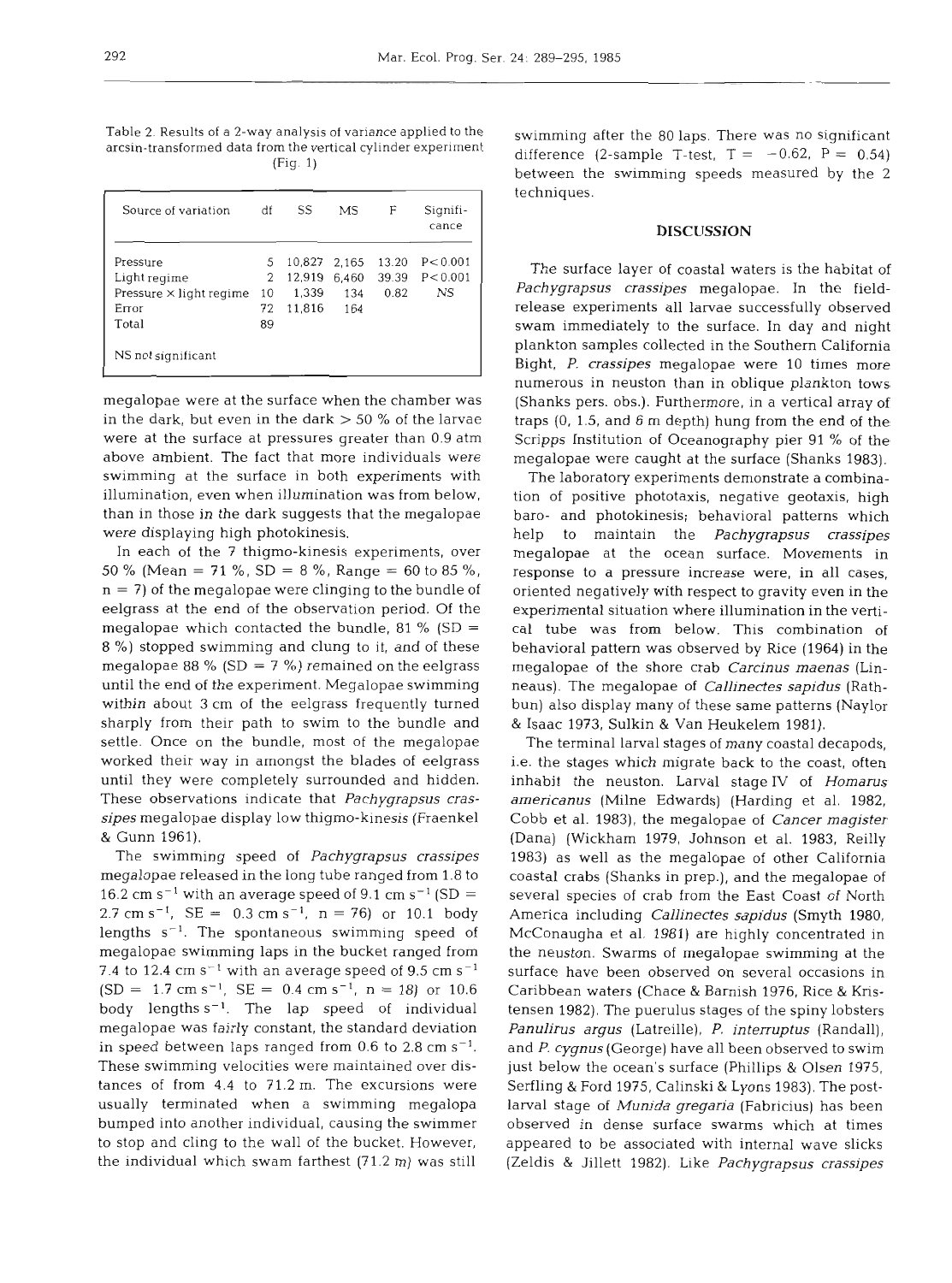megalopae, Stage IV H. *americanus* and post-larval *M. gregaria* swim to the surface when released in the water column (Ennis 1975, Zeldis & Jillett 1982, Cobb et al. 1983).

One of the characteristic behavior patterns of *Pachygrapsus crassipes* megalopae is their tendency to cling to objects in the water (low thigmo-kinesis). This behavior was observed repeatedly during the freerelease experiments; many of the megalopae actually settled on the diver. The laboratory experiments which demonstrated low thigmo-kinesis are consistent with these observations. Observations of low thigmokinesis in crab megalopae are rare. Laboratory measurements are not available to compare with those made in the present study, but field observations of apparent low thigmo-kinesis by megalopae and other larval forms have been reported in the literature. The megalopae of *Cancer magister* have been observed clinging to jellyfish (Weymouth 1918. Shanks pers. obs.), the neustonic siphonophore *Velella velella*  (Wickham 1979, Reilly 1983), and flotsam (Poole 1966, Wickham 1979). Gooding & Magnuson (1967) observed megalopae of unknown tropical crabs settling on a raft and even on juvenile fish associated with the raft. During this study a large variety of megalopae and other larval forms, even fish, were found clinging to the hemp rope trap. Similar traps have been used for years in different areas of the world to catch pueruli of spiny lobsters (Phillips 1975, Serfling & Ford 1975, Little & Milano 1980) suggesting that these larvae may also display low thigmo-kinesis. The post-larvae of *Munida gregaria* have been observed to cling to a variety of flotsam (Williams 1980, Zeldis & Jillett 1982).

The megalopae of *Pachygrapsus crassipes* is an example of a larva which migrates from the offshore plankton back to the coast in slicks over tidally forced internal waves (Shanks 1983). Utilization of this mode of onshore transport requires that the organisms remain at the ocean surface. Larvae which reside in

the water column or near the bottom will not be transported by this mechanism. The evidence presented in this paper demonstrates that the megalopae of *P. crassipes* exhibit behavioral traits that will promote maintenance of their position in the surface layers. The later larval stages of other species of decapods appear to have similar behavior patterns. However, in order to be actually transported by an internal wave, an organism must swim strongly enough to avoid being washed down and out of the surface waters by the downwelling currents present under the surface slick (Ewing 1950). An estimate of the vertical current speeds which the larvae must overcome can be made by calculating the velocity of vertical deformation of the thermocline on which the internal wave is propagating (Zeldis & Jillett 1982). Calculations using data from LaFond's (1959) description of numerous slicks and associated internal waves off the south California coast indicate that the average rate of vertical deformation was  $4.9 \text{ cm s}^{-1}$  (SD = 2.6 cm s<sup>-1</sup>, range 1.5 to 13.3 cm  $s^{-1}$ , N = 67). This speed is well within the swimming capability of P. *crassipes*  megalopae as well as many other larval decapods (Table 3). Megalopae which are able to find and cling to positively buoyant flotsam can maintain themselves at the surface without swimming, and when the flotsam is eventually caught up by a slick will be transported shoreward. The cover provided by the flotsam may also assist the megalopae in hiding from predators (Mitchell & Hunter 1970).

Shoreward transport by internal waves is a mechanism for the onshore migration of the planktonic larvae of coastal organisms. Experimental analysis of the behavior patterns of post-larval decapods and observations of their vertical distribution in the field suggest many forms occupy the near-surface zone. By occupying this stratum in the water column, post-larval decapods place themselves in an ideal location for transport by internal waves, and they thus may be

|  | Table 3. Swimming speeds of various larval and post-larval decapods |  |  |  |  |
|--|---------------------------------------------------------------------|--|--|--|--|
|  |                                                                     |  |  |  |  |

| Decapods               | Swimming speeds<br>$\rm (cm \; s^{-1})$ | Source                       |  |  |
|------------------------|-----------------------------------------|------------------------------|--|--|
| Cancer magister        | 4.2 to 17.4                             | Jacoby (1982), MacKay (1943) |  |  |
| Callinectes sapidus    | 8 to 11                                 | Sulkin & Van Heukelem (1981) |  |  |
| Pachygrapsus crassipes | 7.4 to 11.8                             | This study                   |  |  |
| Munida gregaria        | 17.5                                    | Zeldis & Jillett (1982)      |  |  |
| Lobsters               |                                         |                              |  |  |
| Panulirus arqus        | $7.7$ to $10$                           | Calinski & Lyons (1983)      |  |  |
| P. cynus               | 15 to 46                                | Phillips & Olsen (1975)      |  |  |
| P. interruptes         | 6 to 9                                  | Serfling & Ford (1975)       |  |  |
| Homarus americanus     | 6.2                                     | Ennis (1975)                 |  |  |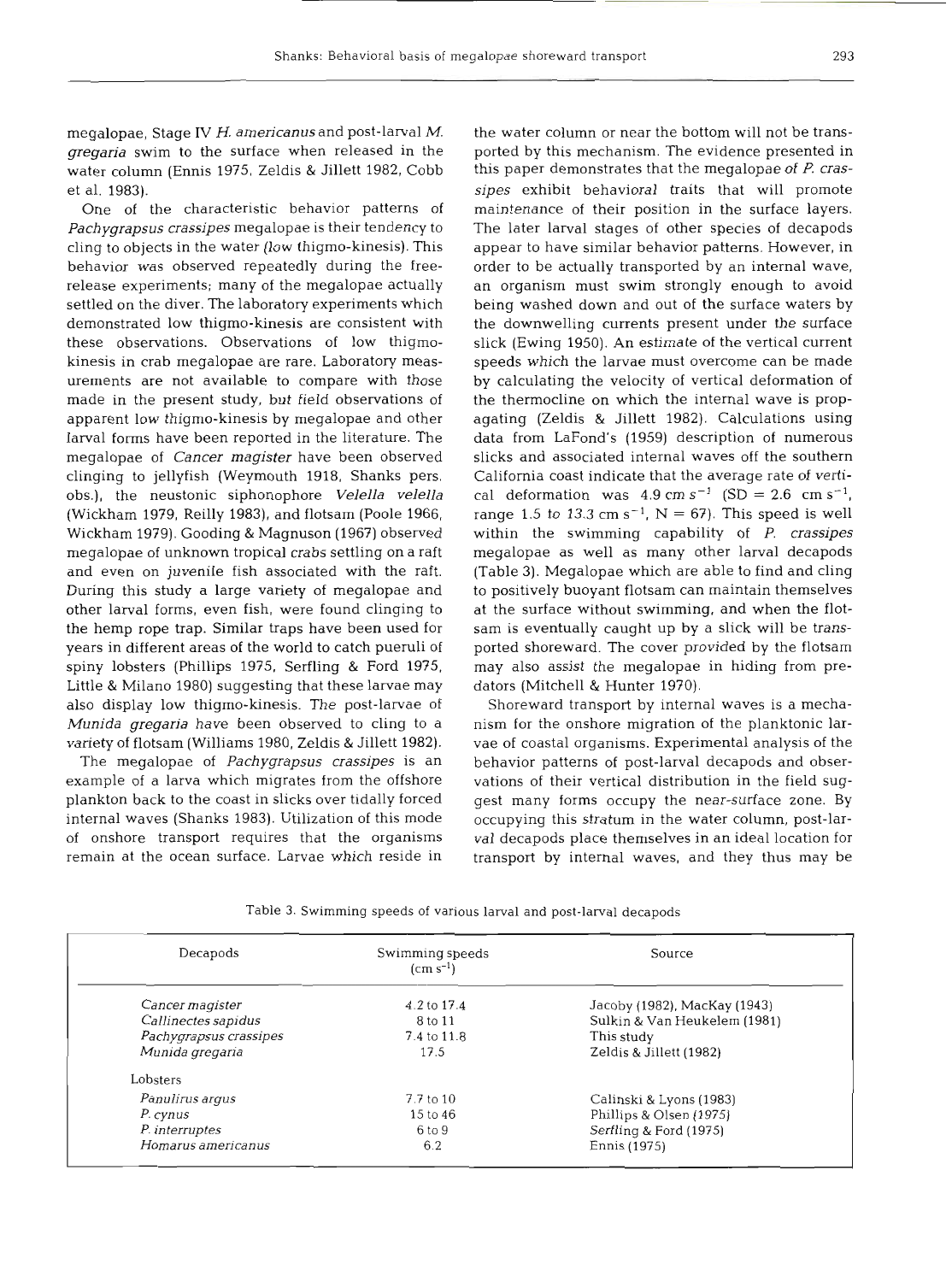prime examples of organisms which utilize this mechanism of onshore transport.

*Acknowledgements.* This research greatly benefited from advice and assistance generously offered by William G. Wright, Dr. James Enright, and Laurie Simpson The work was supported by the Marine Life Research Group of the Scripps Institution of Oceanography, University of California San Diego, USA.

## LITERATURE CITED

- Arthur, R. S. (1954). Oscillations in sea temperature at Scripps and Oceanside piers. Deep Sea Res. 2: 129-143
- Boicourt, W. C. (1982). Estuarine larval retention mechanisms on two scales. In: Kennedy. V. (ed.) Estuarine comparisons. Academic Press, New York. p. 445-457
- Calinski, M. C., Lyons, W. G. (1983). Swimming behavior of the puemlus of the spiny lobster *Panulirus argus* (Latreille. 1804) (Crustacea: Palinuridae). J. Crust. Biol. 3: 329-335
- Chace, F. A., Jr., Barnish, G. (1976). Swarming of a Ranidid megalopa at St. Lucia West Indies (Decapoda, Brachyura). Crustaceana 31: 105-107
- Chereskin, T. K. (1983). Generation of internal waves in Massachusetts Bay. J. geophys. Res. 88: 2649-2661
- Christy. J. H. (1978). Adaptive significance of reproductive cycles in the fiddler crab *Uca pugilator.* Science 199: 435–455
- Cobb, J. S., Gulbransen, T., Phillips. B. F., Wang, D., Syslo. M. (1983). Behavior and distribution of larval and early juvenile *Homarus americanus.* Can. J. Fish. aquat. Sci. 40: 2184-2188
- Cronin, T. W., Forward, R. B., Jr. (1982). Tidally timed behavior: effects on larval distributions in estuaries. In: Kennedy, V. (ed.) Estuarine comparisons. Academic Press, New York, p. 505-520
- Ennis, G. P. (1975). Behavioral responses to changes in hydrostatic pressure and light during larval development of the lobster *Homarus americanus.* J. Fish. Res. Bd Can. 32: 271-281
- Epifanio, C. E., Valenti, C. C., Pembroke, A. E. (1984). Dispersal and recruitment of Blue crab larvae in Delaware Bay, USA. Estuar. coast. Shelf Sci. 18: 1-12
- Ewing, G. (1950). Slicks, surface films and internal waves. J. mar. Res. 9: 161-187
- Fraenkel. G. S.. Gunn, D. L. (1961). The orientation of animals. Dover Publications, New York
- Fu, L.-L., Holt, B. (1982). Seasat views oceans and sea ice with synthetic-aperture radar. Jet Propulsion Lab. Publ. 81-120. Pasadena, Calif.
- Gooding, R. M,, Magnuson, J. J. (1967). Ecological significance of a drifting object to pelagic fish. Pacif. Sci. 21: 486–497
- Halpern, D. (1976). Observations on short-period internal waves in Massachusetts Bay. J. mar. Res. 37: 116-132
- Harding, G. C., Vass, W. P,, Drinkwater, K. F. (1982). Aspects of larval American lobster *(Homarus americanus)* ecology in St. Georges Bay, Nova Scotia. Can. J. Fish. aquat. Sci. 39: 11 17-1 129
- Jacoby. C. A. (1982). Behavioral responses of the larvae of *Cancer magister* Dana (1852) to light, pressure, and gravity. Mar. behav. Physiol. 8: 267-283
- Johnson, D. F. (1982). A comparison of recruitment strategies among brachyuran crustacean megalopae of the York

River, lower Chesapeake Bay, and adjacent shelf waters. Doctoral thesis, Old Dominion University, Norfolk, Virginia

- Johnson, D F., Bothsford, L. W., Methot, R. D. (1983). Influence of wind on cycles in Dungeness crab. EOS Trans. Am, geophys. Un. 64: 1081
- Johnson, G. E., Gonor, J. J. (1982). The tidal exchange of Callianasa californiensis (Crustacea, Decapoda) larvae between the ocean and the Salmon River Estuary, Oregon. Estuar. coast. Shelf Sci. 14: 501-516
- LaFond. E. C. (1959). Slicks and temperature structure in the sea. Naval Electronics Lab., San Diego, California, Report 937: 1-27
- Little, E. J., Jr., Milano, G. R. (1980). Techniques to monitor recruitment of postlarval spiny lobsters, *Panulirus argus,*  to the Florida Keys. Fla mar. Res. Publ. 37: 1-16
- Lough, R. G. (1974). Dynamics of crab larvae (Anomura, Brachyura) off the central Oregon coast. 1969-1971. Doctoral thesis, Oregon State University, Corvallis, Oregon
- MacKay, D. C. G. (1943). The behavior of the Pacific edible crab, *Cancer magister.* J, comp. Psychol. 36: 255-268
- Maxworthy, T. (1979). A note on the internal solitary waves produced by tidal flow over a three-dimensional ridge. J. geophys. Res. 84: 338-346
- McConaugha, J. R., Provenzano, A. J., Johnson, D. F., Clark, J., Sadler, P. (1982). Offshore displacement and reinvasion of *Callinectes sapidus* larvae in Chesapeake Bay. Estuaries 4: 277
- Mitchell, C. T., Hunter, J. R. (1970). Fishes associated with drifting kelp, *Macrocystis pyrifera,* off the coast of southem California and northem Baja California. Calif. Fish Game 56: 288-297
- Naylor, E., Isaac, M. J. (1973). Behavioral significance of pressure response in megalopa larvae of *Callinectes sapidus* and *Macropipus* sp. Mar. behav. Physiol. 1: 34 1-350
- Phillips. B. F. (1975). Effect of nocturnal illumination on catches of the puemlus larvae of the Western Rock lobster by collectors composed of artificial seaweed. Aust. J. mar. Freshwat. Res. 26: 411-414
- Phillips, B. F., Olsen, L. (1975). The swimming behavior of the puerulus stage of the Western Rock lobster. Aust. J. mar. Freshwat. Res. 26: 415-417
- Poole, R. L. (1966). A description of laboratory-reared zoea of *Cancer magister* Dana, and megalopae taken under natural conditions (Decapoda Brachyura). Crustaceana 11: 83-97
- Rattray, M,, Jr., Dworski, J. G., Kovala, P. E. (1969). Generation of long internal waves at the continental slope. Deep Sea Res. 16: 179-195
- Reilly, P. N. (1983). Dynamics of Dungeness crab, *Cancer magister,* larvae off central and northern California. In: Wild, P. W, Tasto, R. N. (ed.) Life history, environment, and mariculture studies of the dungeness crab, *Cancer magister,* with emphasis on the central California fishery resource. Calif. Fish Game Fish. Bull. 172: 57-84
- Rice, A. L. (1964). Observations on the effects of changes of hydrostatic pressure on the behavior of some marine animals. J. mar biol. Ass. U.K. 44: 163-175
- Rice, A. L., Kristensen, I. (1982). Surface swarms of swimming crab megalopas at Curaco (Decapods, Brachyura). Crustaceana 42: 233-240
- Rothlisberg, P. C. (1982). Vertical migration and its effect on dispersal of Penaeid shrimp larvae in the Gulf of Carpentaria, Australia. Fish. Bull. U.S. 80: 541-554
- Serfling, S. A., Ford, R. F. (1975). Ecological studies of the